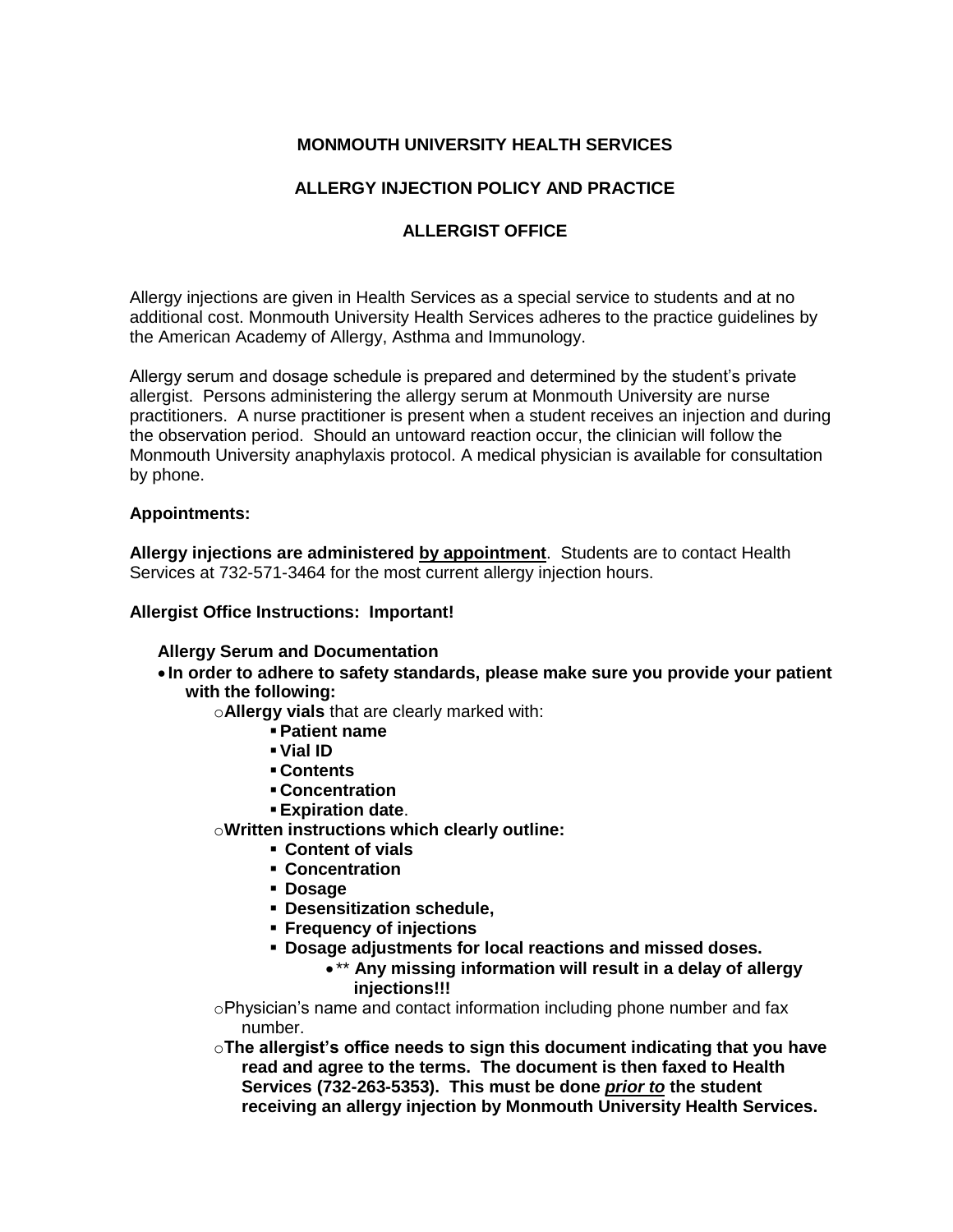**If the student is just starting allergy injections, the first dose needs to be administered by the allergist.**

### o**Please document the reaction to the first dose. If there is no reaction, then indicate "no reaction."**

• For safety purposes, patients who are on beta-blockers, receive venom immunotherapy, are pregnant or have a history or develop frequency of significant (>25mm wheal) or prolonged reactions (persisting 12 or more hours), need to have their allergy injections administered by an allergist.

oStudents who meet the above criteria need to find an allergist in the area to administer the allergy and/or venom shots.

- oHealth Services will assist the student in locating an area allergist.
- Patients are responsible for bringing in the refrigerated allergy medication and allergist's documentation at the beginning of the semester.
- Serum will be kept at the Health Center in a regulated refrigerator and must be picked up by the student at the end of each semester.
	- $\circ$ Vials left at the Health Center over summer break will be discarded, regardless of expiration date, unless other arrangements are made with Health Services personnel.
- Patients are responsible for contacting their allergist to obtain and receive new serum vials unless other arrangements have been approved by the consulting medical physician.
- Health Services will not combine serum into a single syringe.

### **Safety**

At Monmouth University Health Services, health and safety are our number one priority. Patient policies regarding allergy injections have been designed with safety in mind as we recognize that allergy injections contain an inherent risk of anaphylaxis. Therefore, please make sure that your patient understands the importance of adhering to the desensitization schedule set forth by you, the allergist. Health Services reserves the right to discontinue providing allergy injection services for students who do not adhere to the provisions of the policy and where the risk of providing injections out- weighs the benefit. Patients who experience progressive, large local reactions (2 or more times) or who experience a systemic reaction will be referred back to the allergist for concentration or dosage adjustment. This is done to minimize the possibility of anaphylaxis.

### **Student/Patient Responsibilities:**

- **All students receiving allergy injections by Monmouth University Health Services must sign a document indicating that they have received a copy of this policy and practice and agree to the terms**
- **Students are responsible for adhering to the allergy schedule.** 
	- o**Whenever the student goes off schedule and requires a dose readjustment that is not addressed in the allergist's written instructions, new written instructions need to be obtained from the allergist's office before a dose can be administered.**
	- o**Health Services reserves the right to suspend providing allergy injections to students who consistently go off schedule and where the risk of providing injections out-weighs the benefit.**